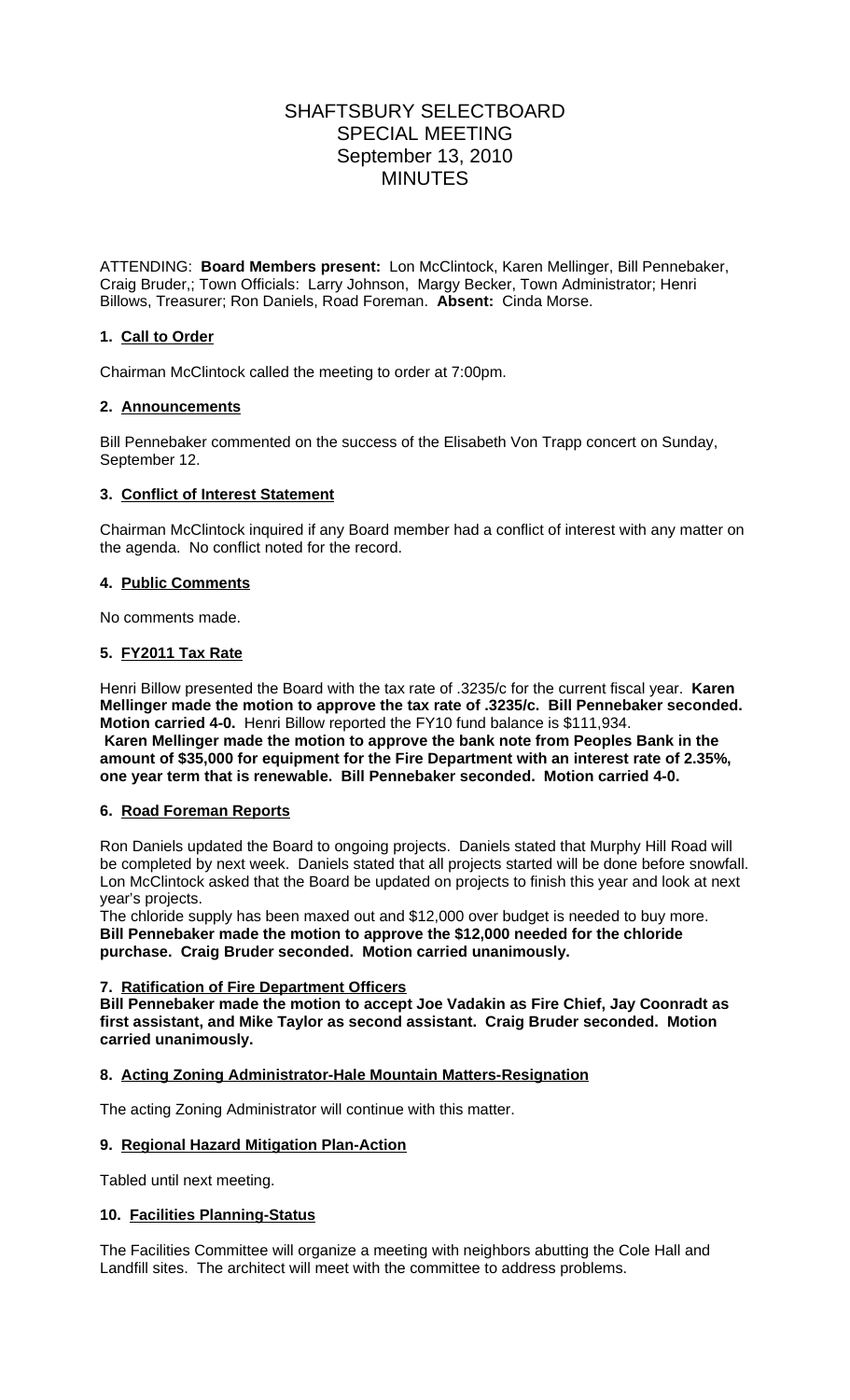### **11. Personnel Policies-Status**

Tabled until next meeting.

#### **12. Recreation Facilities Grant-Status**

Karen Mellinger is working on a grant for the Cleveland Park project. Money has been pooled from fund raisers and the Lions Club has offered to build a hut for the skating rink. There is an estimate of \$12,000 for materials. A grant from the state would cover half. The Board will authorize the closing of Cleveland Avenue for Halloween at the October meeting.

#### **13. Other Business**

Karen Mellinger informed water users the Water Board will be sending a notice of the Bond payment.

Bill Pennebaker informed the Board that fire engine 66 had to be towed and the computer part will cost \$1800.

Margy Becker reported that the Town will go to bid on an independent single audit of Federal Grant funds.

Margy Becker placed an ad in the Bennington Banner for the Energy Block Grant for Cole Hall and the Fire Station. Bids are being accepted until September 27.

The roof at the landfill is has been repaired.

Margy Becker reported the cooperation of the town constables with the issue of delinquent dog licenses.

A letter will be sent to the State for the appointment of Vermont Town Forest Fire Warden.

The regular meeting on Monday 9/20 has been cancelled; the Board will meet in special session beginning at 7PM on Monday, September 27.

**Karen Mellinger made the motion to accept the changes for September Board Meetings. Craig Bruder seconded. Motion carried 4-0.**

The Board will meet in regular session at 7PM on October 4<sup>th</sup> and again in special session at 6PM on Wed. Oct.  $6<sup>th</sup>$  for preliminary budget discussions.

### **14. Approval of Minutes**

**Karen Mellinger made the motion to approve the minutes of August 23, 2010. Craig Bruder seconded. Motion carried unanimously.** 

### **15. Approval of Warrants**

TRANSFER WARRANT IN THE AMOUNT OF \$28,889.28 DUE TO THE GENERAL FUND FROM SEWER FEASIBILTY, STREET DANCE FUND, PAVING RESERVE FUND, AND VCOMM GRANT.

**Craig Bruder made the motion to approve Transfer Warrant in the amount of \$28,889.28. Bill Pennebaker seconded. Motion carried 4-0.**

RETIREMENT WARRANT W11R IN THE AMOUNT OF \$119.24. **Bill Pennebaker made the motion to approve warrant W11R in the amount of \$119.24. Craig Bruder seconded. Motion carried 4-0.**

RETIREMENT WARRANT W9R IN THE AMOUNT OF \$111.14. **Craig Bruder made the motion to approve warrant W9R in the amount of \$111.14. Karen Mellinger seconded. Motion carried 4-0.**

PAYROLL WARRANT PR#8 IN THE AMOUNT OF \$6736.99. **Karen Mellinger made the motion to approve warrant PR#8 in the amount of \$6736.99. Bill Pennebaker seconded. Motion carried 4-0.**

PAYROLL WARRANT PR#9 IN THE AMOUNT OF \$7447.67.